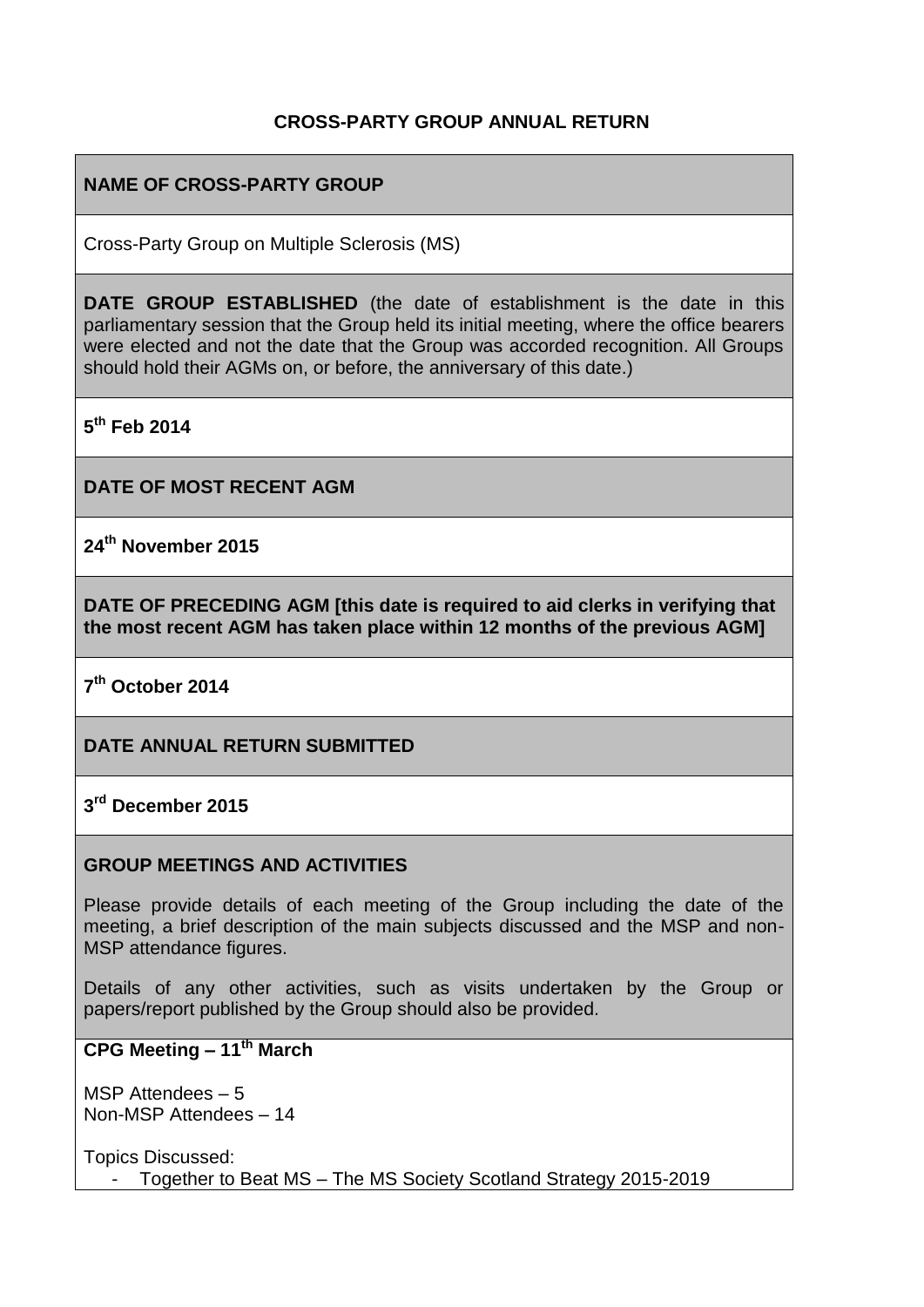- CPG on MS One year review
- CPG on MS Draft work plan for 2015
- Update on MS Awareness Week

# **CPG Meeting – 22nd April**

MSP Attendees – 3 Non-MSP Attendees – 16

Topics Discussed:

- Integration of Health and Social Care, presentation and discussion led by Alison Taylor, Scottish Government.
- Update on MS Awareness Week

# **AGM and CPG Meeting – 24th November**

MSP Attendees – 3 Non-MSP Attendees – 12

Topics Discussed:

- AGM and Election of Office Bearers
- Update on the work of Leuchie House
- Discussion on the early treatment agenda
- Impact of integration on third sector and service delivery
- Introduction to the work of the All Party Parliamentary Group on MS at Westminster.
- Discussion on the CPG Workplan for 2016.

#### **MSP MEMBERS OF THE GROUP**

Please provide names and party designation of all MSP members of the Group.

George Adam, SNP

Lewis MacDonald, Labour

Bob Doris, SNP

Jim Hume, Liberal Democrats

John Finnie, Independent

Malcolm Chisholm, Labour

Mark McDonald, SNP

Nanette Milne, Conservative

Neil Findlay, Labour

Rhoda Grant, Labour

Stewart Stevenson, SNP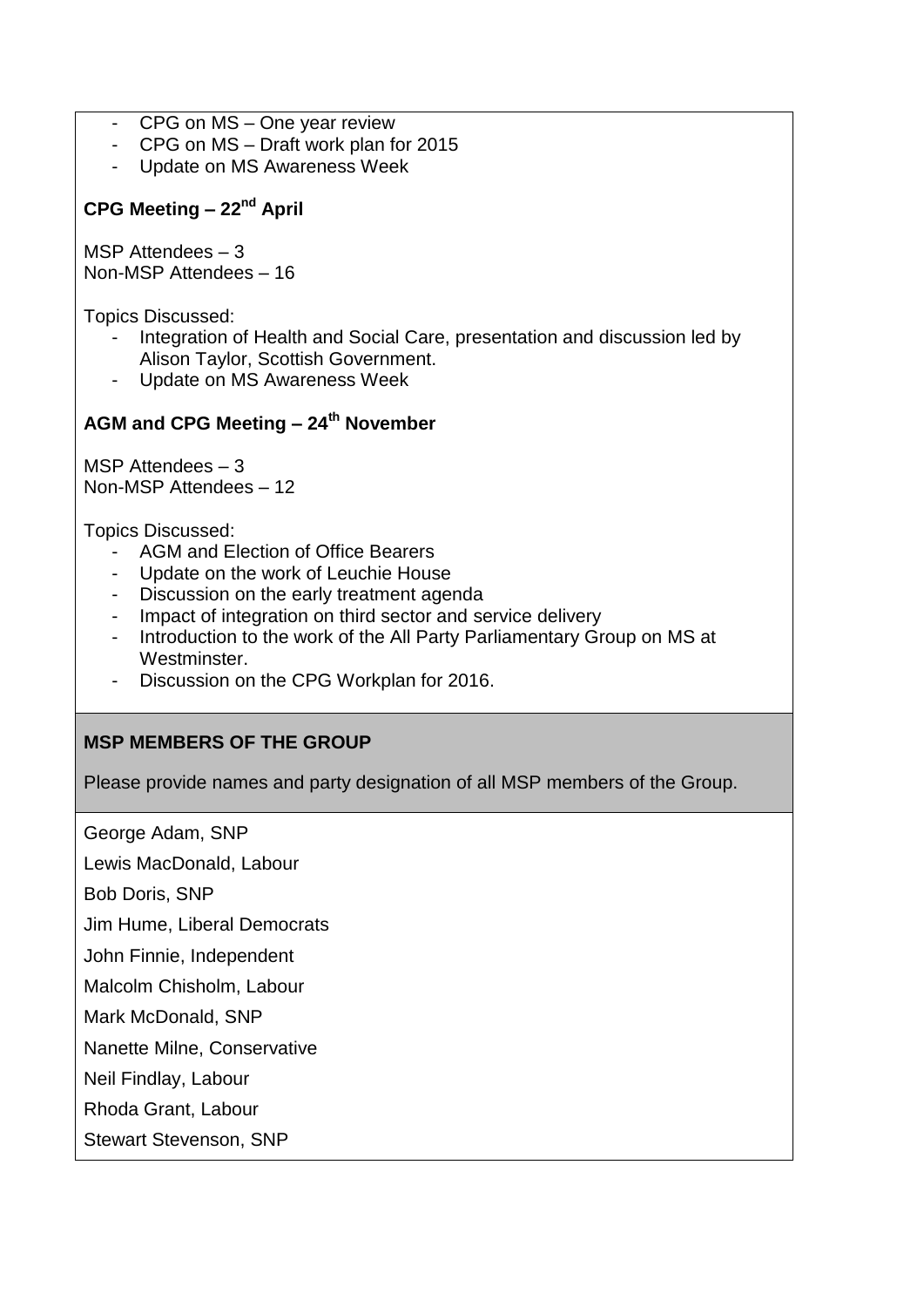# **NON-MSP MEMBERS OF THE GROUP**

For organisational members please provide only the name of the organisation, it is not necessary to provide the name(s) of individuals who may represent the organisation at meetings of the Group.

| <b>Individuals</b> | Cat Johnson<br><b>Gareth Marr</b><br>Marv Graham<br><b>Judith McSween</b><br><b>Elizabeth Quigley</b><br><b>Moira Flett</b><br><b>Julie Craik</b><br><b>Fiona Burns</b>                                                                                                                                                                                                      |
|--------------------|------------------------------------------------------------------------------------------------------------------------------------------------------------------------------------------------------------------------------------------------------------------------------------------------------------------------------------------------------------------------------|
| Organisations      | <b>Ms Society</b><br><b>MS Revive Support</b><br><b>NHS Ayrshire and Arran</b><br><b>NHS Dundee</b><br>Dumfries and Galloway NHS<br><b>NHS Lothian</b><br><b>MS Therapy Centre Lothian</b><br>Government Affairs Manager Scotland, Novartis<br>Biogen Idec<br>Genzyme<br><b>Consilient Health Ltd</b><br><b>NHS Orkney</b><br>NHS Greater Glasgow and Clyde<br>Leuchie House |

# **GROUP OFFICE BEARERS**

Please provide names for all office bearers. The minimum requirement is that two of the office bearers are MSPs and one of these is Convener – beyond this it is a matter for the Group to decide upon the office bearers it wishes to have. It is permissible to have more than one individual elected to each office, for example, coconveners or multiple deputy conveners.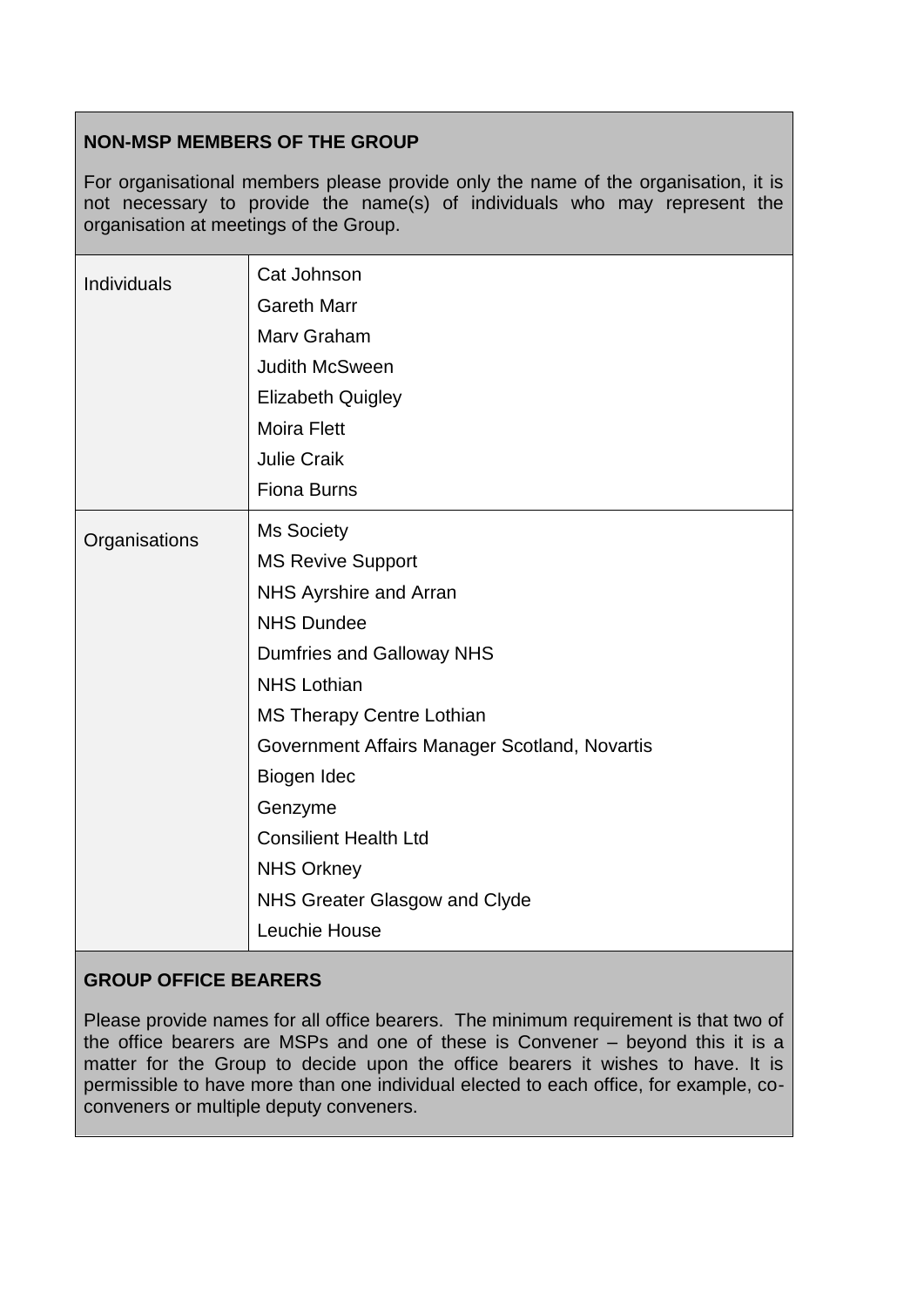| Convener               | George Adam MSP     |
|------------------------|---------------------|
| <b>Deputy Convener</b> | Lewis MacDonald MSP |
| Secretary              | <b>MS Society</b>   |
| <b>Treasurer</b>       |                     |

#### **FINANCIAL BENEFITS OR OTHER BENEFITS RECEIVED BY THE GROUP**

Please provide details of any financial or material benefit(s) received from a single source in a calendar year which has a value, either singly or cumulatively, of more than £500. This includes donations, gifts, hospitality or visits and material assistance such as secretariat support.

Details of material support should include the name of the individual providing support, the value of this support over the year, an estimate of the time spent providing this support and the name of the organisation that this individual is employed by / affiliated to in providing this support.

Groups should provide details of the date on which the benefit was received, the value of the benefit and a brief description of the benefit.

If the Group is not disclosing any financial information please tick the box to confirm that the Group has considered the support received, but concluded it totalled under the threshold for disclosure (£500). √

# **SUBSCRIPTION CHARGED BY THE GROUP**

Please provide details of the amount charged and the purpose for which the subscription is intended to be used.

N/A

# **CONVENER CONTACT DETAILS**

| <b>Name</b>              | George Adam MSP                              |
|--------------------------|----------------------------------------------|
| Parliamentary<br>address | The Scottish Parliament, Edinburgh, EH99 1SP |